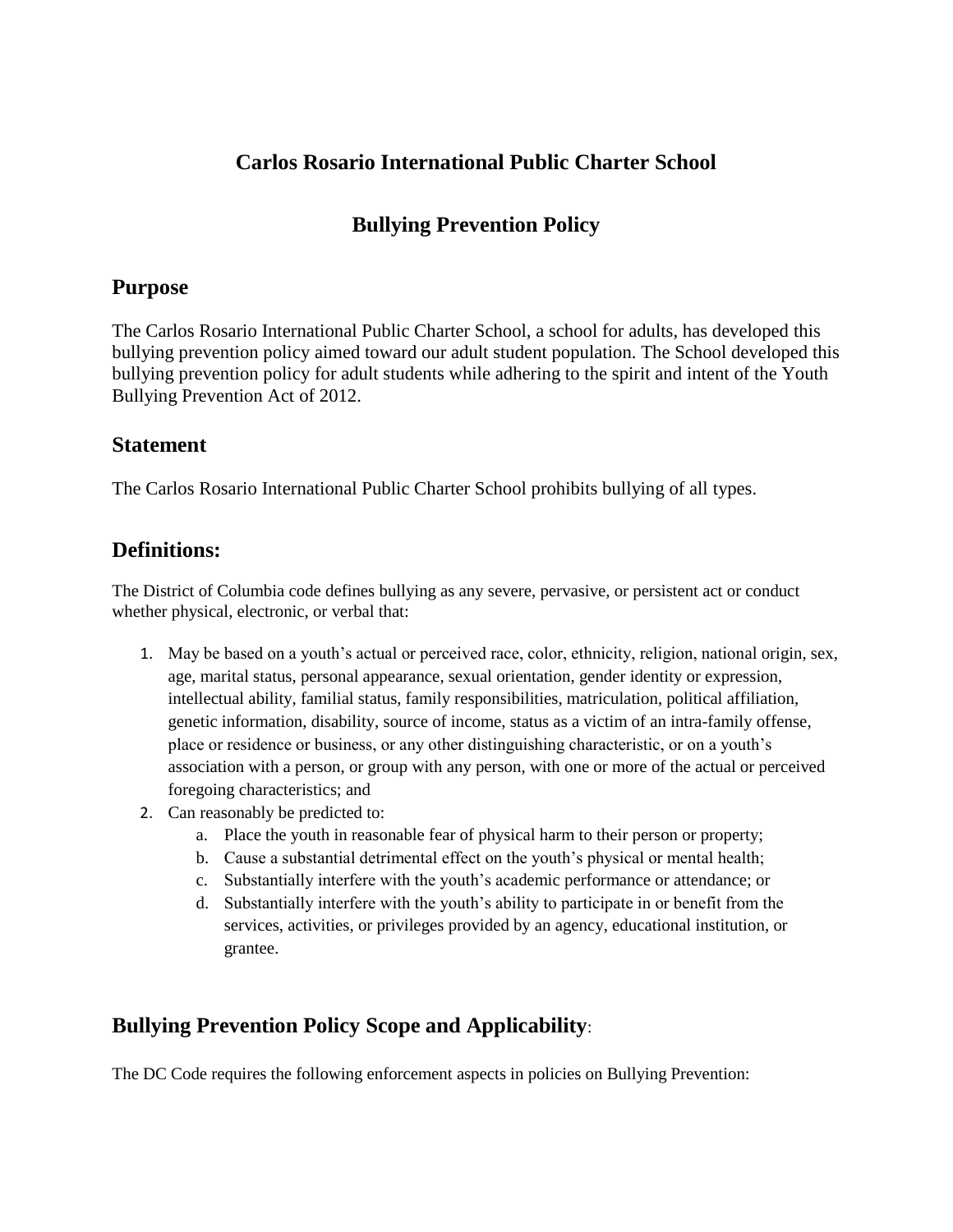- 1. Enforced on the School property, including electronic communication on, or with, its property.
- 2. Enforced at School sponsored functions.
- 3. Enforced on its transportation, or transportation sponsored by it.
- 4. Enforced on electronic communication. "Enforced on electronic communication" includes electronic bullying through technology owned by CRIPCS as well as electronic communications that occur off-campus that interfere with a student's ability to participate in or benefit from CRIPCS' services, activities, or privileges.

### **Disciplinary Policies:**

The Carlos Rosario International Public Charter School Student Code of Conduct is a primary vehicle by which the School communicates and enforces disciplinary policies to students. Embedded within the Student Code of Conduct, and/or in the Supplemental Procedures to the Student Code of Conduct contained within this policy document, there are provisions for procedures for handling wide ranging incidents, which would include bullying incidents. There are also provisions for due-process steps such as secondary investigations and appeals, protections from retaliation, guidelines for reporting requirements and other protections and remedies associated with student conduct and discipline.

## **Student Code of Conduct:**

The Carlos Rosario International Public Charter School is a place where all students have the right to come and learn. To allow all students to learn, all students must be respectful of the diverse community. Carlos Rosario students are expected to adopt shared values of the School community. Carlos Rosario students are lifelong learners who are caring, productive, confident and civic minded. They must be conscientious of the implications of their decisions and should demonstrate empathy, compassion, and respect towards others and themselves.

#### **Student Behavior Expectations**

Respect is critical in our diverse community. Students must demonstrate respect through their appropriate actions, words, tone and body language. Unacceptable behavior includes any behavior that infringes on another student's right to learn. These behaviors include, but are not limited to, offensive language and gestures, disrespecting a staff or faculty member, damage to school property, improper use of school equipment, theft, sexual harassment, making threats against others, harming others, and fighting or committing assaults. Behavior that poses a threat to the health and safety of others may be grounds for immediate expulsion.

#### **Drugs and Alcohol**

Students' use, possession, distribution and sale of drugs or alcohol is strictly prohibited on school property or at any school sanctioned activities occurring off-site. Distribution or sale of drugs or alcohol or the intent to do so may warrant an immediate expulsion and possible reporting to authorities.

#### **Weapons**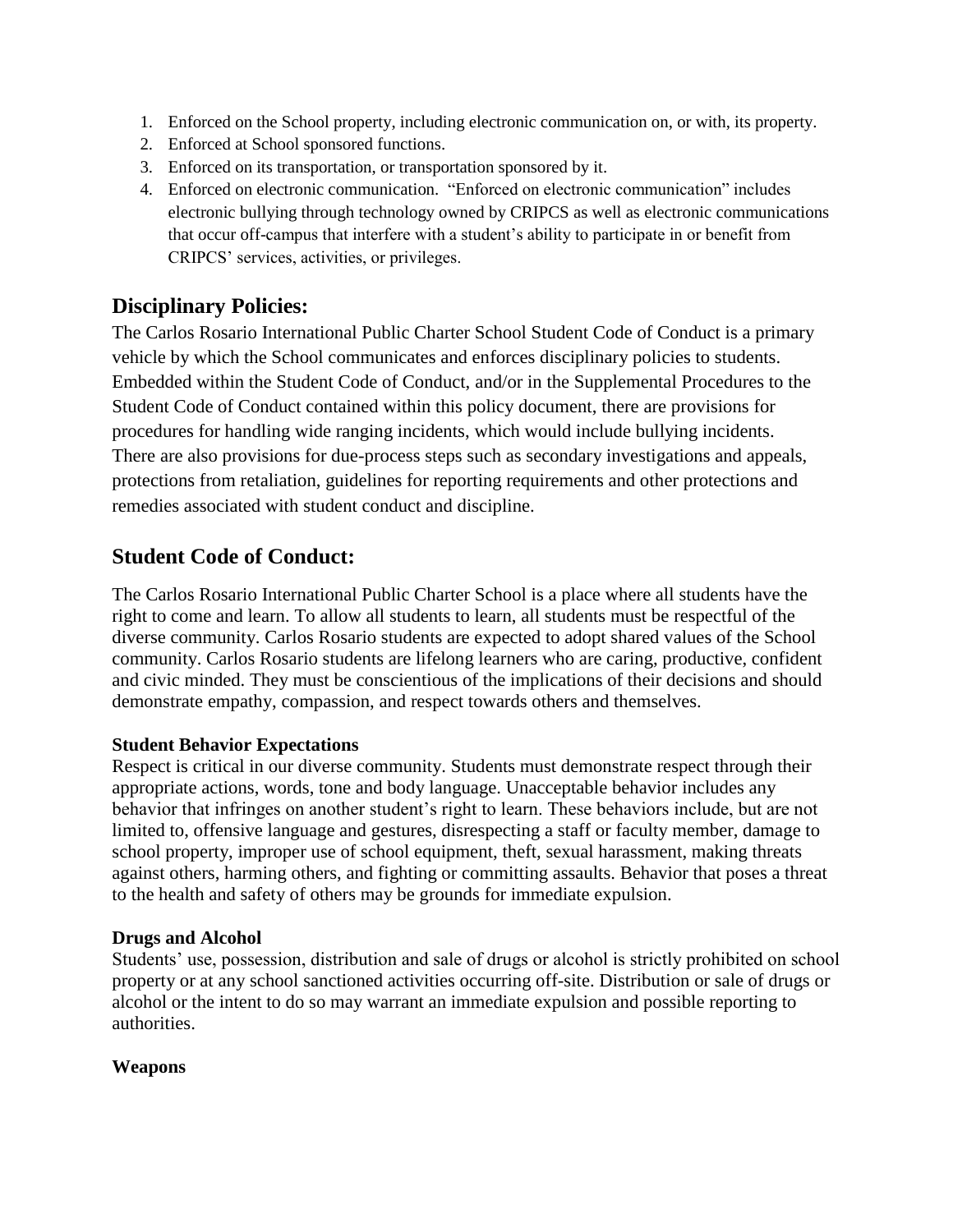All weapons including, but not limited to, guns, knives, explosives, are strictly prohibited at the School. Violations will lead to DC Metropolitan Police Department involvement and may be grounds for immediate expulsion. Items that appear to be weapons are banned as well.

### **DISCIPLINARY POLICIES**

#### **Discipline Review Process**

When a teacher or staff member finds that a student has committed an infraction that may merit expulsion or suspension, he or she will inform a school official of the infraction. The school official will meet with the student to inform the student of the infraction in question and learn what happened from the student's perspective. If the school official finds that the student is in violation and further concludes that the infraction merits expulsion or suspension, the school official will ensure the discipline review process is followed.

#### **Discipline Review Process Policy for Expulsions and Suspensions**

Should a student's behavior be deemed to be a serious violation or infraction the incident will be reported to a designated school official. The school official will meet with the student, hear the student's perspective on the incident, and then as warranted engage in a variety of appropriate interventions that are commensurate with the nature of the infraction. These interventions can range in a variety of measures including a verbal or written warning, mandatory consultations with a counselor and/or follow up conferences with a school official. Violations relating to the sale or distribution of drugs, weapons violations or other serious violations that threaten the health and safety of the school community may result in a suspension or an expulsion.

### **The Discipline Review & Appeals Process Policy may include the following:**

- 1. Oral or written notice of the charges based on the school's investigation;
- 2. If the charges are denied, a student must be given an opportunity to explain his version of the events to the suspending school official;
- 3. The suspension may range from 1 to 10 days in length;
- 4. Expulsion can be for the rest of the semester of the rest of the school year and, in extreme cases, expulsion can be indefinite;
- 5. Any decision rendered must be based upon the school's investigation;
- 6. With respect to any suspension invoked, the student will be informed of its beginning and ending dates;
- 7. If an appeal request is made, the student may appear and discuss the suspension or expulsion with a specially designated school official; initial appeals are to the School Principal. Karen Rivas Principal -Sonia Gutierrez Campus kwhitehurst@carlosrosario.org [202-734-4900 and Ms. Holly](mailto:jdelgado@carlosrosario.org)-Ann Freso, Principal -Harvard Street Campus. [hfreso@carlosrosario.org](mailto:hfreso@carlosrosario.org) 202-797-4700 and;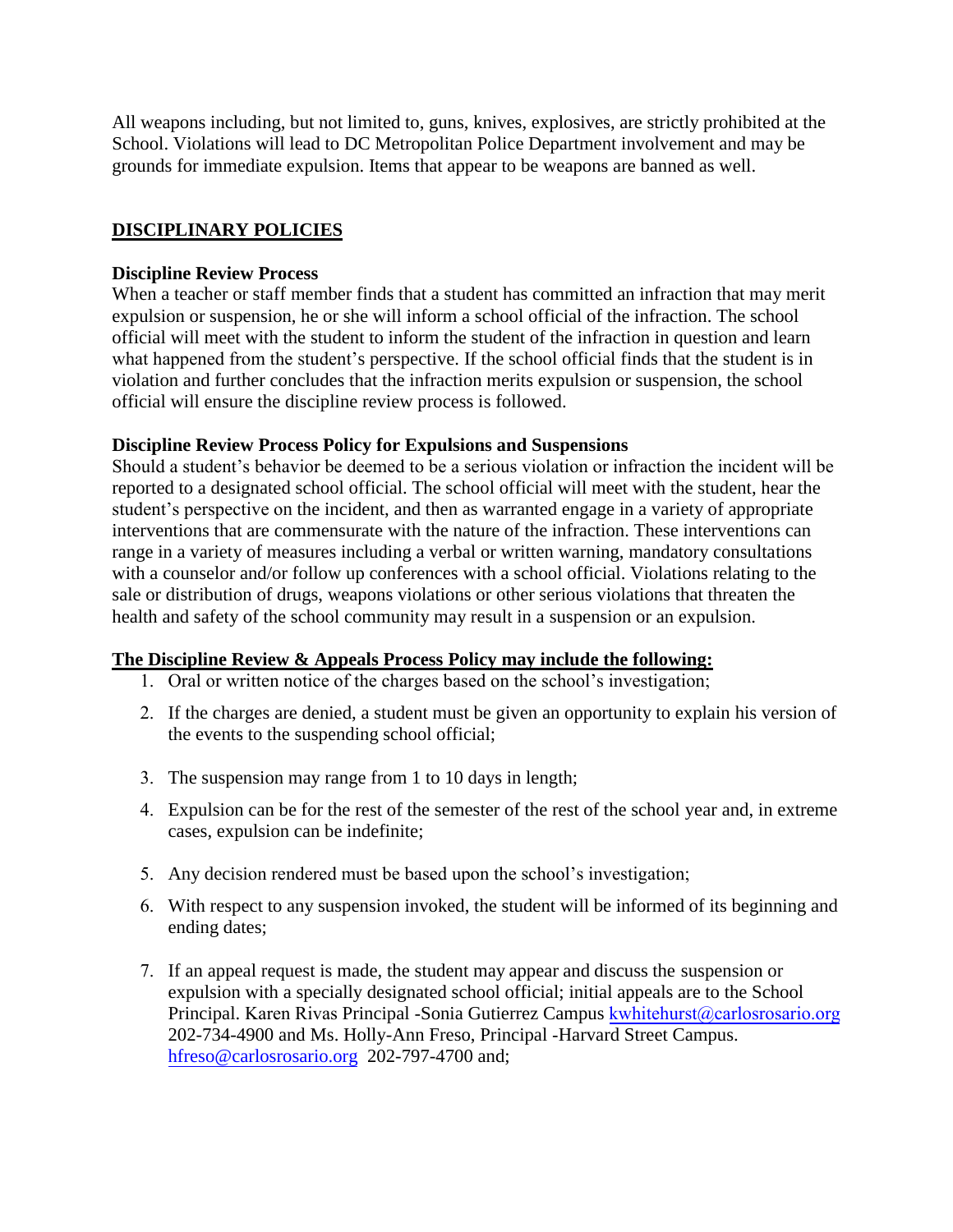8. Subsequent appeals may be made to the senior executive leadership of the School and to the Board of Trustees. Such person who is not satisfied with the outcome of the initial investigation may appeal to Dr. Ryan Monroe, Chief Academic Officer of the School. [rmonroe@carlosrosario.org](mailto:rmonroe@carlosrosario.org) 202-797-4700 ext. 709. Appeals must be made within 30 days of the receipt of the conclusion of the initial investigation. The secondary investigation shall be completed within 30 days of receipt of appeal unless circumstances require additional time. A higher level authority sets forth those circumstances in writing. Additional time is not to exceed 15 days. Those filing an appeal shall be informed of the right to seek further redress under the Human Rights Act.

## **Supplemental Procedures to the Student Code of Conduct**

The following supplemental procedures to the preceding Student Code of Conduct are intended to more fully address bullying incidents specifically:

Corrective Action Steps: The CRIPCS requires all staff and volunteers to report bullying incidents to their direct supervisor or other School officer of their choosing. Reports of bullying by students may be made openly or anonymously. All reports of bullying must be investigated by a designated School official.

Steps for the prevention of retaliation or repeated bullying incidents: Those charged with investigating bullying incidents must first take the necessary steps to insure the cessation of bullying of the victim, prohibit and insure there is no retaliation on the victim, the witness of the bullying, the person reporting the bullying incident or anyone else with reliable information that a person has been subject to bullying.

Guidelines for protecting the target or targets of bullying: The School and School officials will take any and all necessary actions for protecting the target or targets of bullying to include but no limited to: monitoring areas known to be at-risk areas for bullying; monitoring student movement and interactions within the school and in areas in the immediate vicinity of the school; and communication of reporting procedures for students and staff on the issue of bullying.

As per the Student Code of Conduct: Adherence to the policy of flexibility of responses taking into account the severity, nature, history and developmental ability of the individual(s).

Appeals Process: The appeals process is for intended for the person accused of bullying and anyone who is not satisfied with the outcome of the initial investigation. Such person who is not satisfied with the outcome of the initial investigation may appeal to Dr. Ryan Monroe, Chief Academic Officer of the School. [rmonroe@carlosrosario.org](mailto:rmonroe@carlosrosario.org) 202-797-4700 ext. 709.